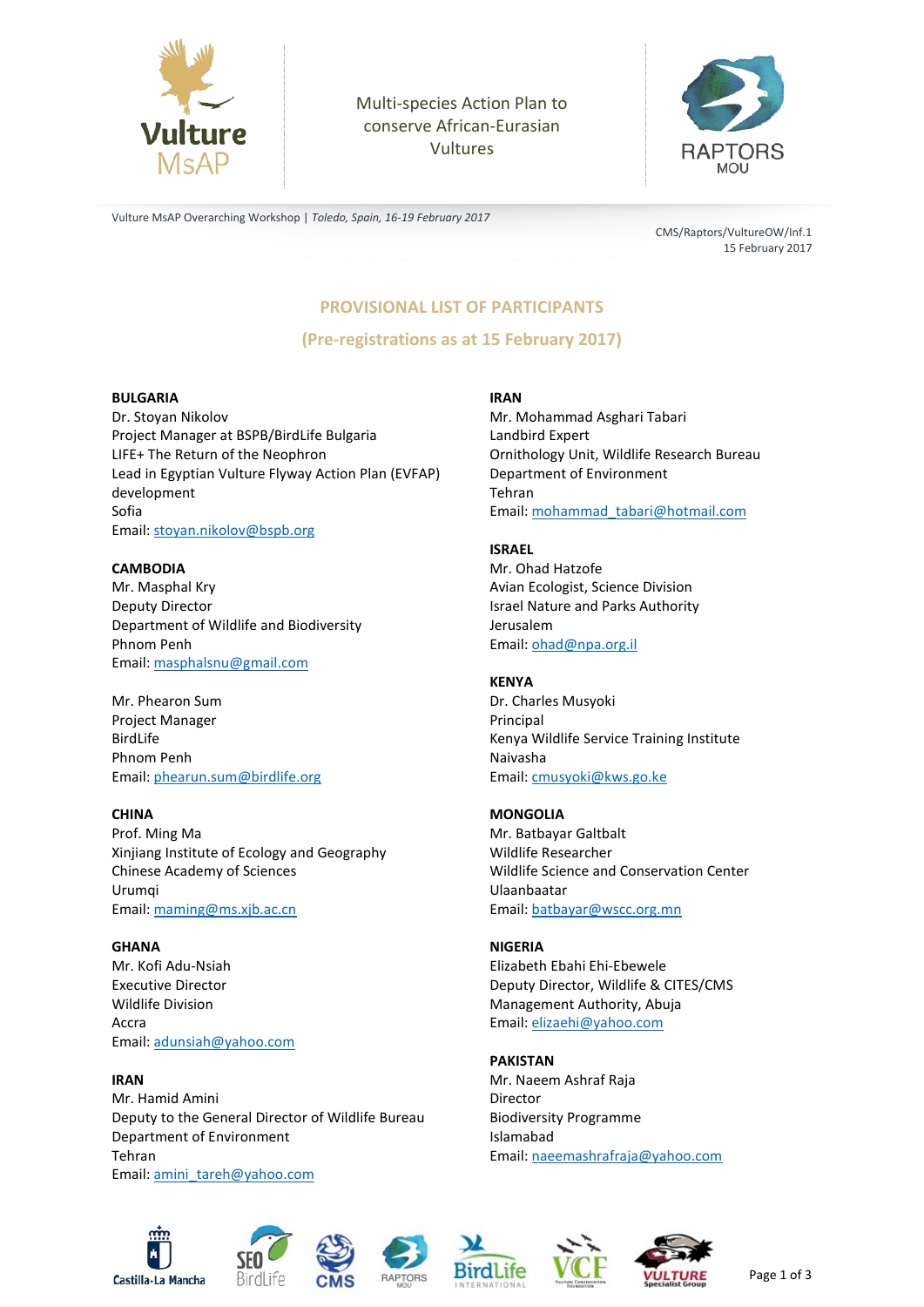**PAKISTAN** Mr. Sharif Baloch Uddin Conservator Wildlife and National Parks, Balochistan Quetta Email: [sharifuddinbaloch@yahoo.com](mailto:sharifuddinbaloch@yahoo.com)

#### **SAUDI ARABIA**

Mr. Hamad Alqahtani Manager of Urog Bani Ma'ardh Protected Area Saudi Wildlife Authority Riyadh Email: [h.alqahtani@swa.gov.sa](mailto:h.alqahtani@swa.gov.sa)

Prof. Mohammed Shobrak Birds Adviser for Saudi Wildlife Authority & Dean of Academic Research at Taif University Taif Email: [shobrak@saudibirds.org](mailto:shobrak@saudibirds.org)

## **SOUTH AFRICA**

Mr. Andre Botha Overarching Coordinator - Vulture MsAP & Manager, Birds of Prey Programme Endangered Wildlife Trust Roodepoort Email: [andreb@ewt.org.za](mailto:andreb@ewt.org.za)

#### **SPAIN**

Mr. Nicolas Lopez Coordinator Environmental Agency Junta de Comunidades de Castilla-la Mancha Toledo Email: [nicolasl@jccm.es](mailto:nicolasl@jccm.es)

Mr. Juan Pablo Castaño Lopez Tecnico Medio Ambiente Junta de Comunidades de Castilla-la Mancha Toledo Email: [jpcastano@jccm.es](mailto:jpcastano@jccm.es)

Dr. Ricardo Gómez Calmaestra Head of the Wildlife Service Spanish Ministry of Environment Madrid Email: [rgcalmaestra@magrama.es](mailto:rgcalmaestra@magrama.es)

Dr. Rubén Moreno-Opo Technician Spanish Ministry of Environment Madrid Email: [rmorenoopo@gmail.com](mailto:rmorenoopo@gmail.com)

Dr. Juan Carlos Atienza Head of Conservation Unit SEO/BirdLife Madrid Email: [jcatienza@seo.org](mailto:jcatienza@seo.org)















Page 2 of 3

**SPAIN** Mr. David de la Bodega Zugasti Environmental Lawyer SEO/BirdLife Madrid Email: [ddelabodega@seo.org](mailto:ddelabodega@seo.org)

Mr. Jorge Fernández-Orueta International Officer SEO/BirdLife Madrid Email: [jorueta@seo.org](mailto:jorueta@seo.org)

Ms. Sara Cabezas-Díaz Technical Assistant SEO/BirdLife Madrid Email: [scabezas@seo.org](mailto:scabezas@seo.org)

Mr. Alvaro Camina Biodiversity Specialist IFC-World Bank Group Madrid Email: [acaminacardenal@ifc.org](mailto:acaminacardenal@ifc.org)

Mr. Manuel Martín López Fundación CBD-Habitat Madrid Email: [manuel.martin@cbd-habitat.com](mailto:manuel.martin@cbd-habitat.com)

### **UNITED KINGDOM**

Prof. Rhys Green Professor of Conservation Science University of Cambridge Cambridge Email: [reg29@cam.ac.uk](mailto:reg29@cam.ac.uk)

Ms. Jemima Parry-Jones MBE Director International Centre for Birds of Prey Newent Email: [jpj@icbp.org](mailto:jpj@icbp.org)

### **PRIVATE SECTOR**

Mr. Lech Iliszko CEO, Ecotone Sopot, Poland Email: [office@ecotone.pl](mailto:office@ecotone.pl)